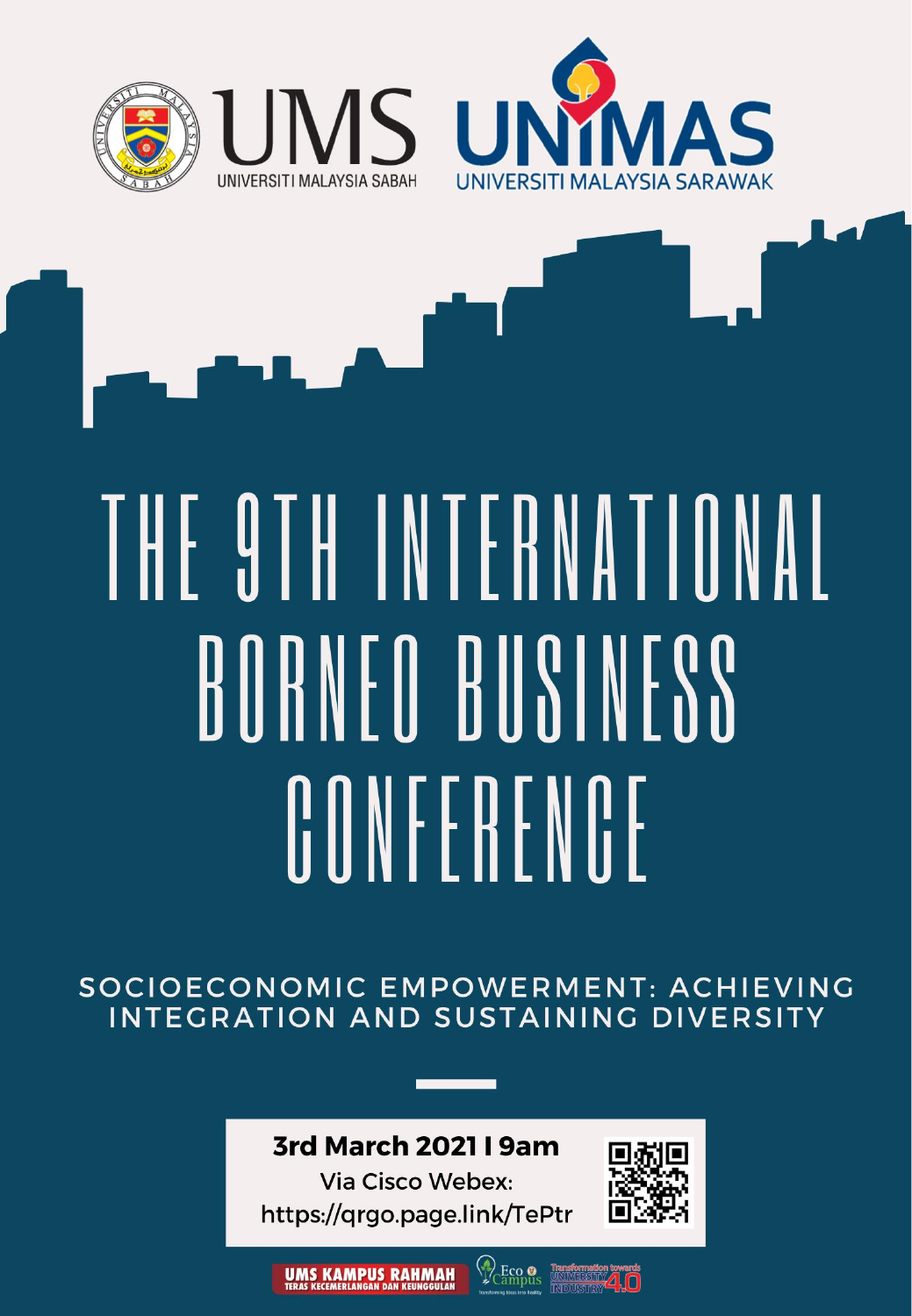### C O N F E R E N C E P R O G R A M M E

#### **3 MARCH 2021 (WEDNESDAY) KEYNOTE SESSION & CLOSING CEREMONY**

| 9.00 AM                                              |                      | : Promotional video                                                                                                                                                                                       |  |  |  |
|------------------------------------------------------|----------------------|-----------------------------------------------------------------------------------------------------------------------------------------------------------------------------------------------------------|--|--|--|
| 9.15 AM                                              |                      | <b>Opening Ceremony</b>                                                                                                                                                                                   |  |  |  |
| 9.20 AM                                              |                      | National & State Anthems                                                                                                                                                                                  |  |  |  |
| 9.25 AM                                              |                      | : Du'a Recitation                                                                                                                                                                                         |  |  |  |
| 9.30 AM                                              |                      | <b>Welcoming Remarks</b><br>YBhg. Prof. Datuk Dr. Hj Kasim Hj Md Mansur<br>Dean of Faculty of Business, Economics and Accountancy,<br><b>UMS</b>                                                          |  |  |  |
| 9.40 AM                                              |                      | <b>Opening Speech</b><br>YBhg. Prof. Datuk ChM. Ts. Dr. Taufiq Yap Yun Hin<br>Vice-Chancellor, Universiti Malaysia Sabah (UMS)                                                                            |  |  |  |
| 9.50 AM                                              |                      | Conference launch montage presentation                                                                                                                                                                    |  |  |  |
| 10.00 AM                                             | $\ddot{\phantom{a}}$ | Keynote Speech I<br>Ybhg. Admiral Tan Sri Dato' Seri Panglima (Dr.) Ahmad<br>Kamarulzaman<br>Director and Advisor,<br>Green World Genetics Sdn Bhd                                                        |  |  |  |
| 10.40 AM                                             |                      | : Keynote Speech II<br>Dr. Rafiq Idris<br>Director of Centre for Investment, Endowment and Wakaf,<br><b>UMS</b>                                                                                           |  |  |  |
| 11.20 AM                                             |                      | <b>Closing Ceremony &amp; Best Paper Award</b><br>Dr. Rozilee Asid<br>Conference Chair, 9th IBBC 2020/21                                                                                                  |  |  |  |
| 3 MARCH 2021 (WEDNESDAY)<br><b>PARALLEL SESSIONS</b> |                      |                                                                                                                                                                                                           |  |  |  |
| $1.45$ PM $-$<br>3.15 PM                             |                      | : Parallel Session 1 (Track: Management)<br><b>Parallel Session 2 (Track: Economics)</b><br><b>Parallel Session 3</b> (Track: Marketing)<br><b>Parallel Session 4</b> (Track: Entrepreneurship & Finance) |  |  |  |
| $3.30$ PM $-$<br>5.00 PM                             |                      | : Parallel Session 5 (Track: Tourism & Hospitality)<br><b>Parallel Session 6</b> (Track: Management & Economics)<br>Parallel Session 7 (Track: Management)                                                |  |  |  |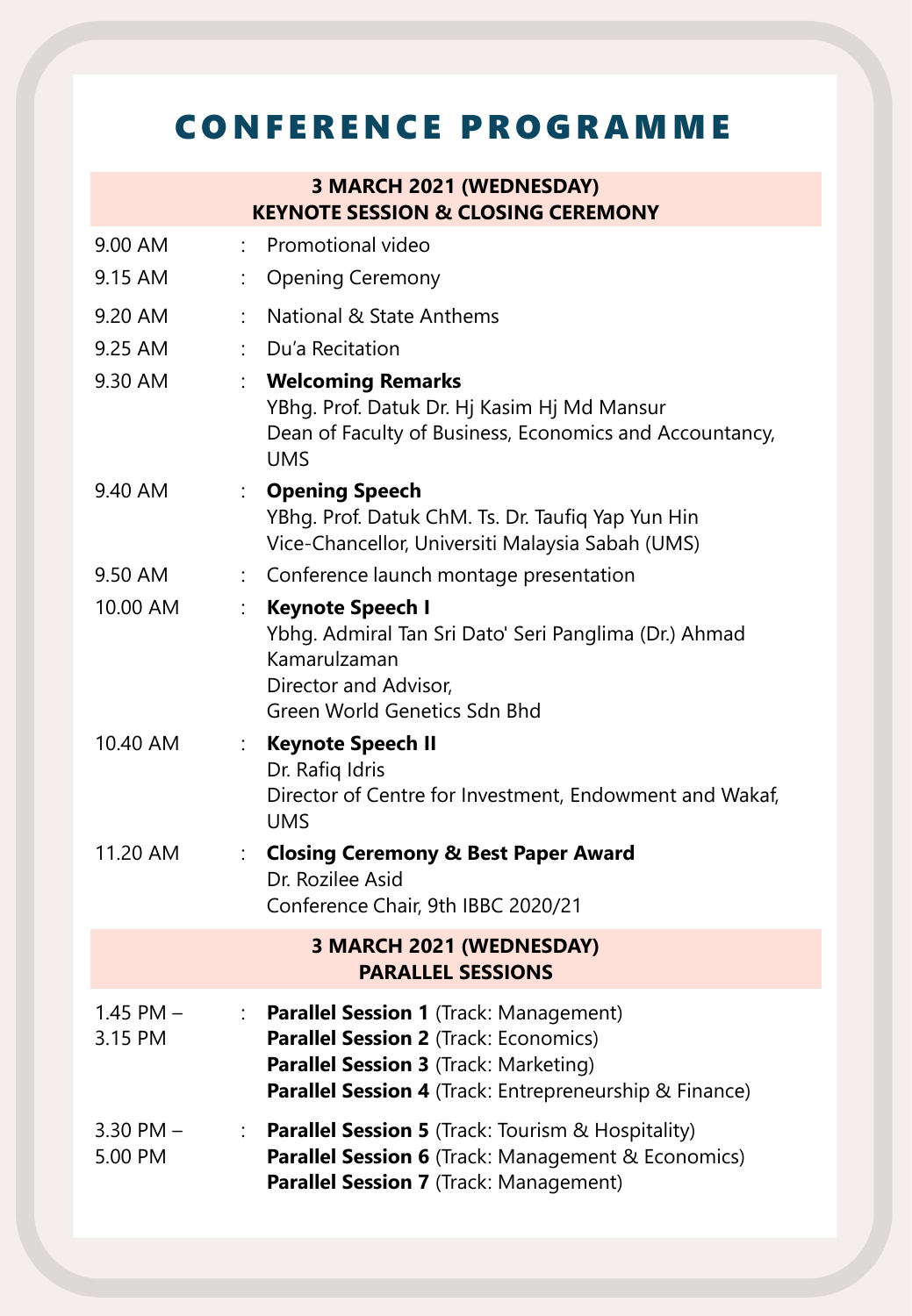### **KEYNOTE SESSIONS**



#### Keynote Speaker II

#### **YBrs. Dr. Rafiq Idris**

Director, Centre for Investment, Endowment and Wakaf, Universiti Malaysia Sabah

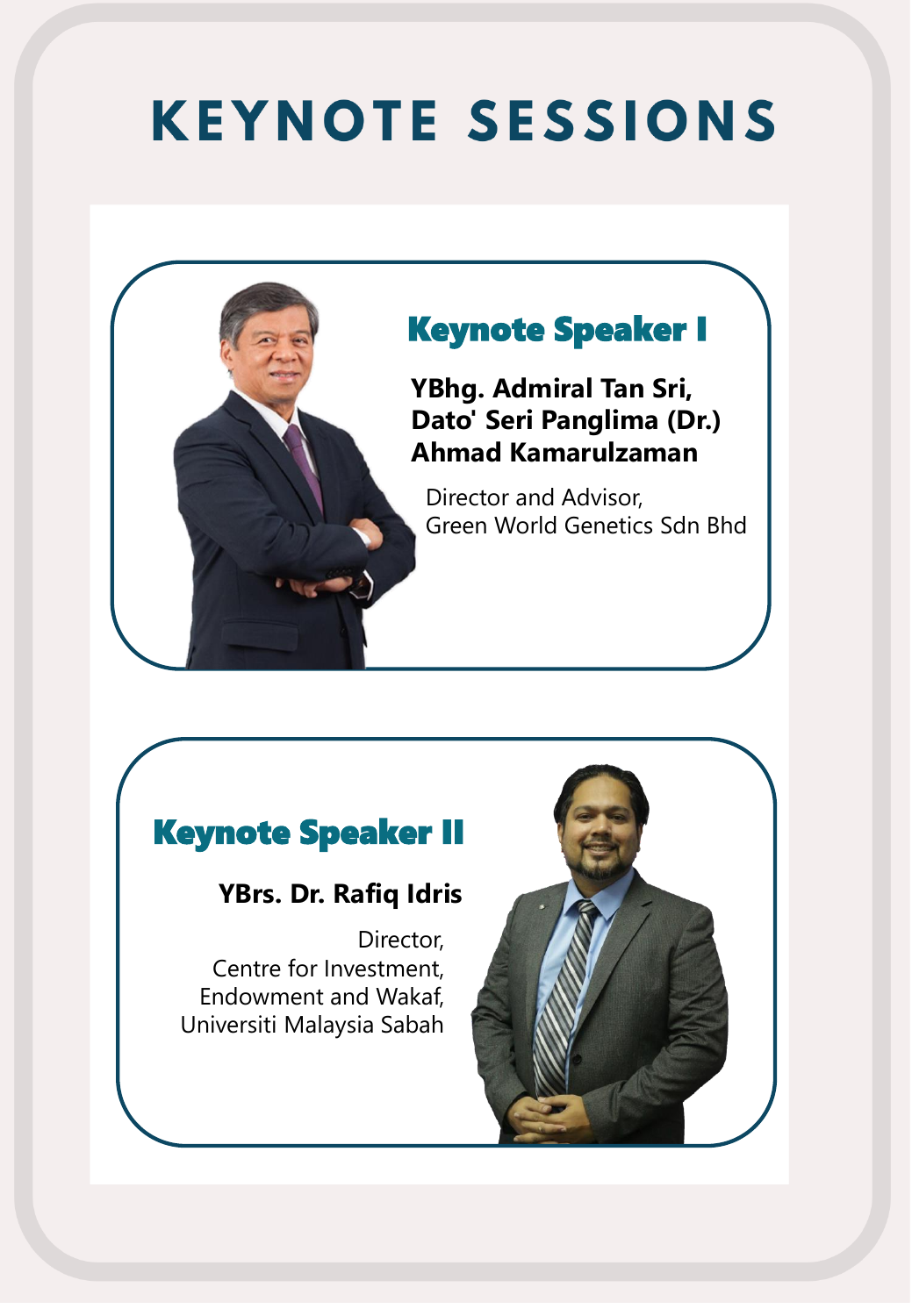### **PARALLEL SESSION 1**

**Time:** 1.45PM – 3.15PM **Track:** Management **Session Chair:** Dr. Oscar Dousin

**Link**: https://ums-edu-my.webex.com/ums-edumy/j.php?MTID=m7313e3c5c5c940c70e8fcbce4839521f

- 1. **Presenter:** Rhodora D. Tabal **Abstract ID:** IBBC2020-007 **Title:** Relationship of Corporate Social Responsibility Programs on the Financial Performances of a Philippine Government Bank
- 2. **Presenter:** Bala Dzukogi **Abstract ID:** IBBC2020-025 **Title:** The Association between Motivations for Contract Employment and COOCB in Nigerian Banking Industry
- 3. **Presenter:** Maria Louella P. Sta. Maria **Abstract ID:** IBBC2020-013 **Title:** Generational Differences in Work Centrality Among Employees of Selected Commercial Banks in the Philippines
- 4. **Presenter:** Ameer Eizzuan Abdul Jamal **Abstract ID:** IBBC2020-004 **Title:** Retrenchment Strategy and Firm Performance: Evidence from Malaysian Construction Companies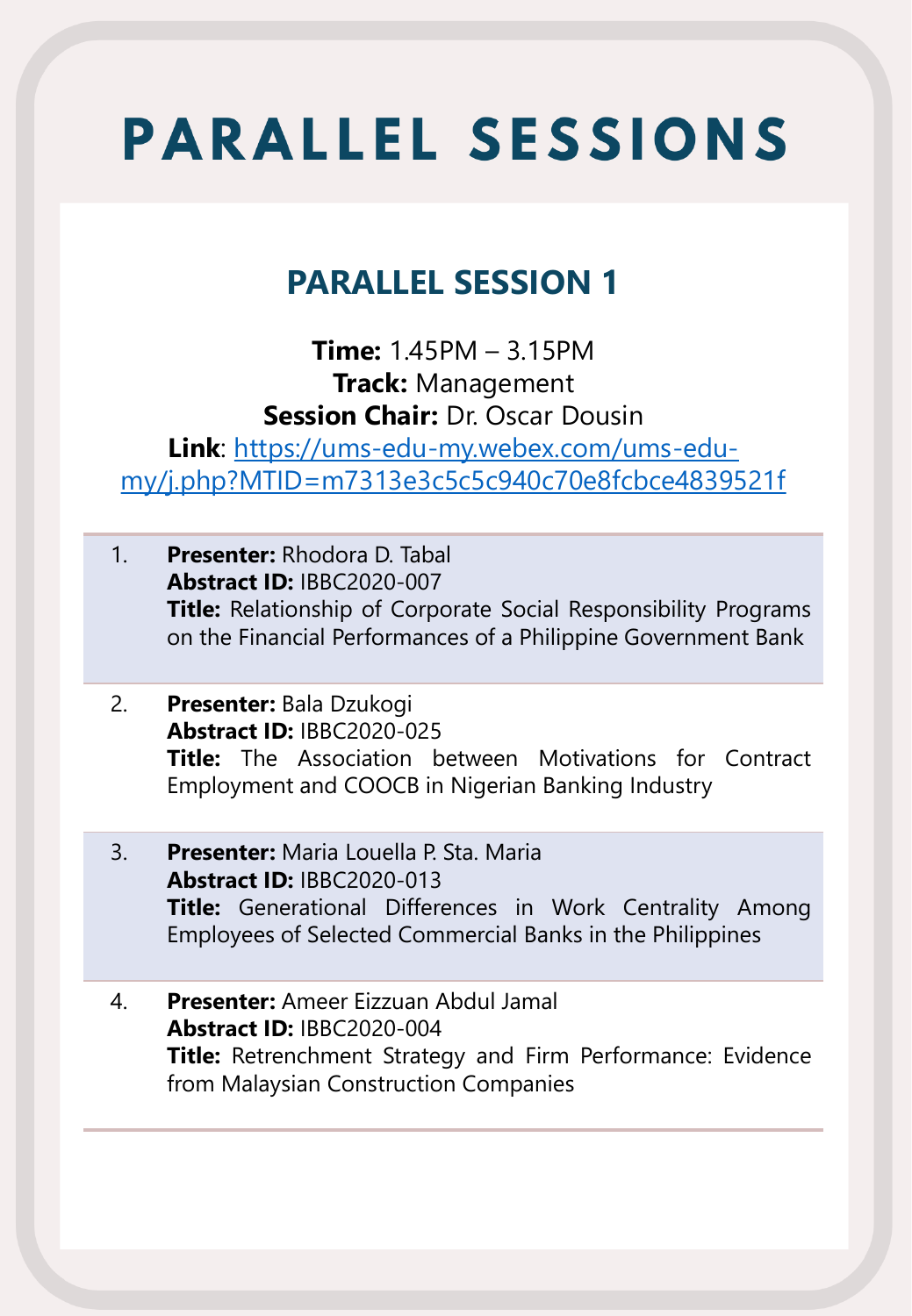#### **PARALLEL SESSION 2**

**Time:** 1.45PM – 3.15PM **Track:** Economics **Session Chair:** Dr. Mohd Khairul Hisyam Hassan **Link:** https://ums-edu-my.webex.com/ums-edumy/j.php?MTID=m8a00df33571b1c66f13d37604d37c1c5

- 1. **Presenter:** Nor Afiza Abu Bakar **Abstract ID:** IBBC2020-032 **Title:** Factors Influencing Consumers' Willingness to Pay for Organic Food: An Empirical Analysis in Kuching, Sarawak
- 2. **Presenter:** Roslinah Mahmud **Abstract ID:** IBBC2020-028 **Title:** The Implications of Working From Home (WFH) During COVID-19 Pandemic: A Review
- 3. **Presenter:** Khairul Hanim Pazim **Abstract ID:** IBBC2020-031 **Title:** The Role of Intergenerational Transfers, Co-Residence and Older People's Participation in The Labour Market: A Review
- 4. **Presenter:** Md. Mahbubur Rahman **Abstract ID:** IBBC2020-021 **Title:** Economic Convergence and Interdependency of ASEAN and China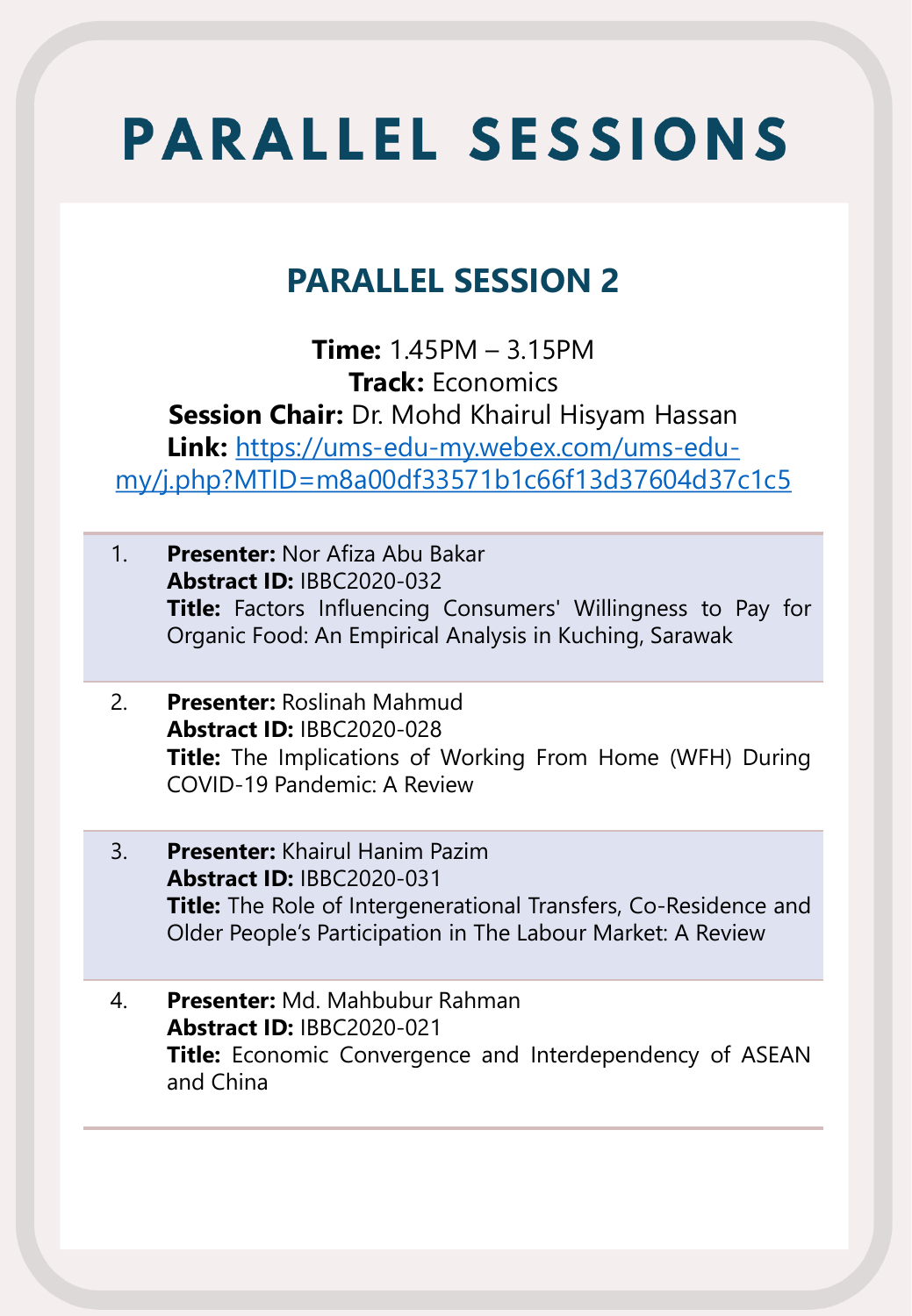#### **PARALLEL SESSION 3**

**Time:** 1.45PM – 3.15PM **Track:** Marketing **Session Chair:** Dr. Brahim Chekima **Link:** https://ums-edu-my.webex.com/ums-edumy/j.php?MTID=mdd065155a2fe4e57219a8b11e8624d35

- 1. **Presenter:** Yohan Wismantoro **Abstract ID:** IBBC2020-008 **Title:** Relationship Marketing Strategy in Batik and Traditional Textile Industry: The Role of Brand Love
- 2. **Presenter:** Siti Nor Bayaah Ahmad **Abstract ID:** IBBC2020-011 **Title:** Influence of Personal Values of Luxury Cosmetic Brand Identification on Consumer Brand Loyalty
- 3. **Presenter:** Sawanah binti Mumin **Abstract ID:** IBBC2020-014 **Title:** Factors Contributing to Gen Y Attitudes Towards Using Private Label Brands in Kota Kinabalu Sabah
- 4. **Presenter:** Phang Ing @ Grace **Abstract ID:** IBBC2020-026 **Title:** Generation Cohorts, In-Shop Shopping Experiences and Customer Satisfaction: An Examination of Malaysian Grocery Retail Consumers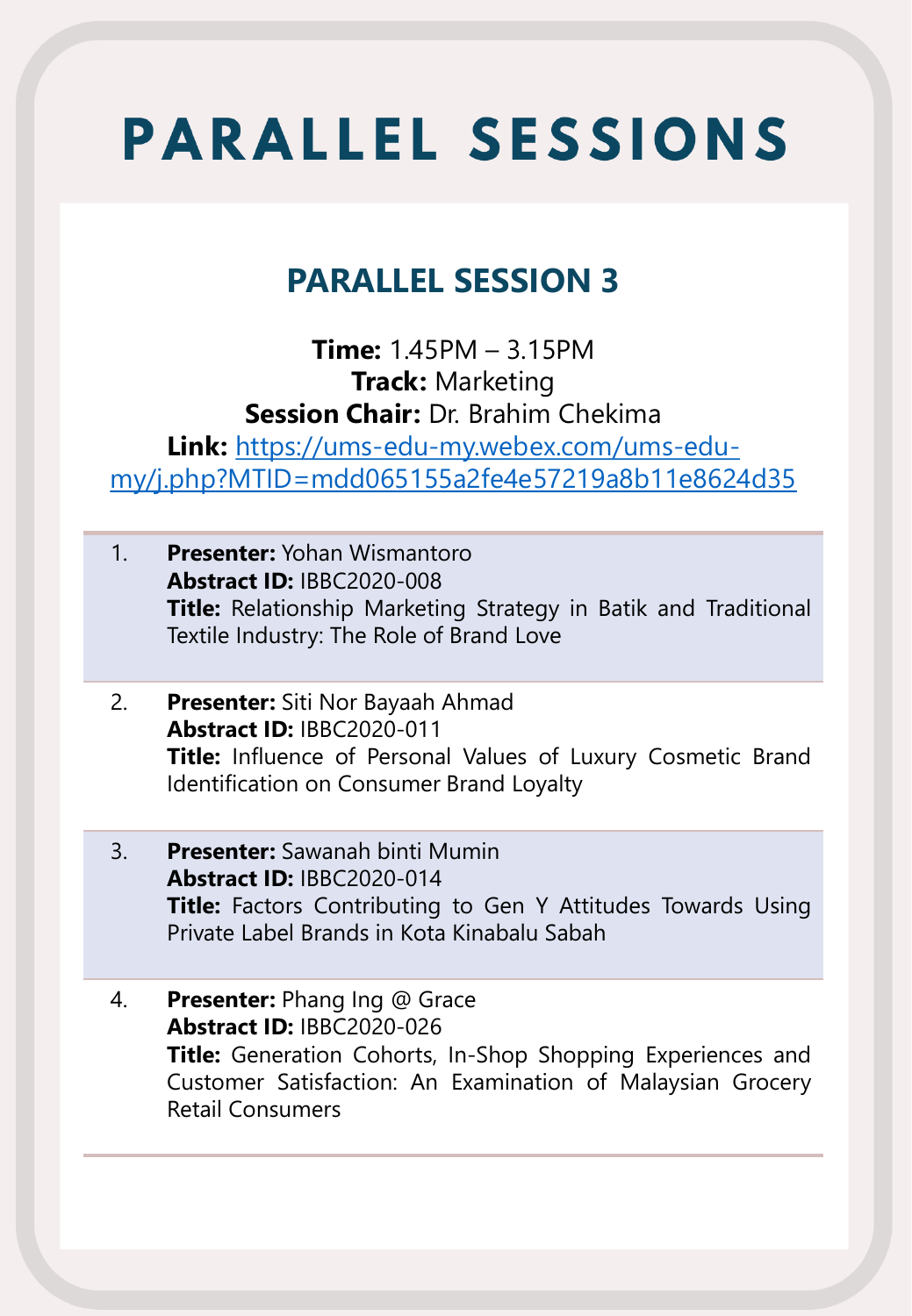#### **PARALLEL SESSION 4**

**Time:** 1.45PM – 3.15PM **Track:** Entrepreneurship & Finance **Session Chair:** Associate Professor Dr. Zaiton Osman **Link**: https://ums-edu-my.webex.com/ums-edumy/j.php?MTID=m54bbde6475d5c4683d516142b033b33a

- 1. **Presenter:** Deewasnari Muddat **Abstract ID:** IBBC2020-001 **Title:** The Impact of EAO Model Among Youth in Sabah, Malaysia: Intention of Becoming an Entrepreneur
- 2. **Presenter:** Amer Azlan Abdul Jamal **Abstract ID:** IBBC2020-030 **Title:** Improving Financial Literacy and Financial Behaviours with Randomized Controlled Trials: Overcoming Threats in Pilot Stage for Mainstage Study
- 3. **Presenter:** Roland M. Simbre **Abstract ID:** IBBC2020-010 **Title:** Effectiveness of the Implementation of Social Development Program through Conditional Cash Transfer in Selected Cities in Metro Manila, Philippines
- 4. **Presenter:** Zaiton Osman **Abstract ID:** IBBC2020-029 **Title:** Intention to Adopt Fintech Among Sabahan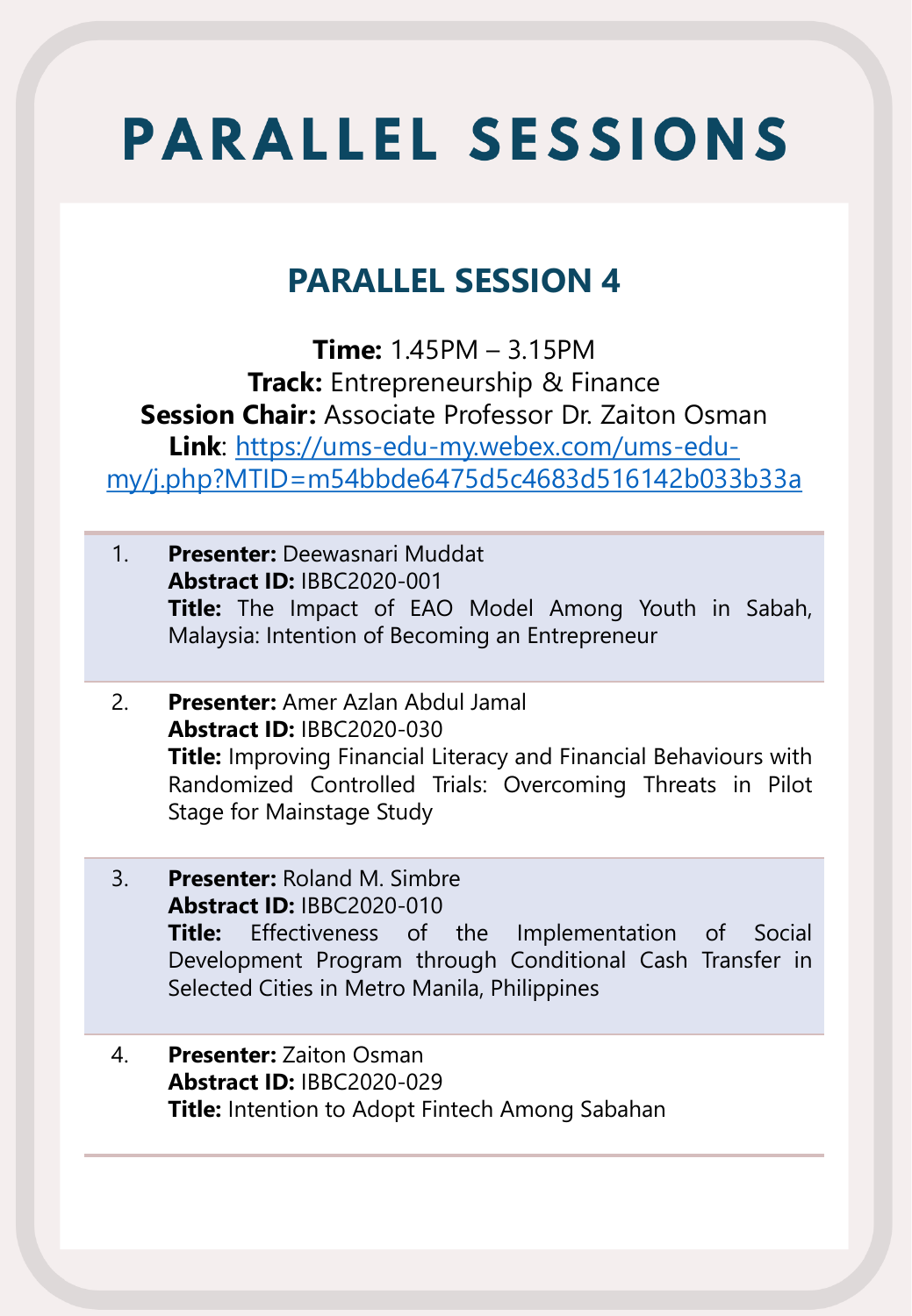### **PARALLEL SESSION 5**

**Time:** 3.30PM – 5.00PM **Track:** Tourism & Hospitality **Session Chair:** Dr. Juliana Langgat

**Link:** https://ums-edu-my.webex.com/ums-edumy/j.php?MTID=mb5ac6037d0976b3e338e1f0e7bd4aa32

- 1. **Presenter:** Nina Shenna Kosumin **Abstract ID:** IBBC2020-033 **Title:** Students Intentions Towards a Career in Tourism and Hospitality Industry: The Role of Attitude as a Mediator
- 2. **Presenter:** MG Westri Kekalih Susilowati **Abstract ID:** IBBC2020-015 **Title:** Developing the Strategy of Ecotourism Development Based on Regional Planning Analysis: The Study of Kabalong Ecotourism, Pekalongan Regency Indonesia
- 3. **Presenter:** Andi Tamsang Andi Kele **Abstract ID:** IBBC2020-027 **Title:** The Tourist Experience through Online Reviews: The Case of the Layang Layang Island, Malaysia
- 4. **Presenter:** Juliana Langgat **Abstract ID:** IBBC2020-017 **Title:** Understanding Customers' Perceptions of Green Kopitiam In Borneo, Malaysia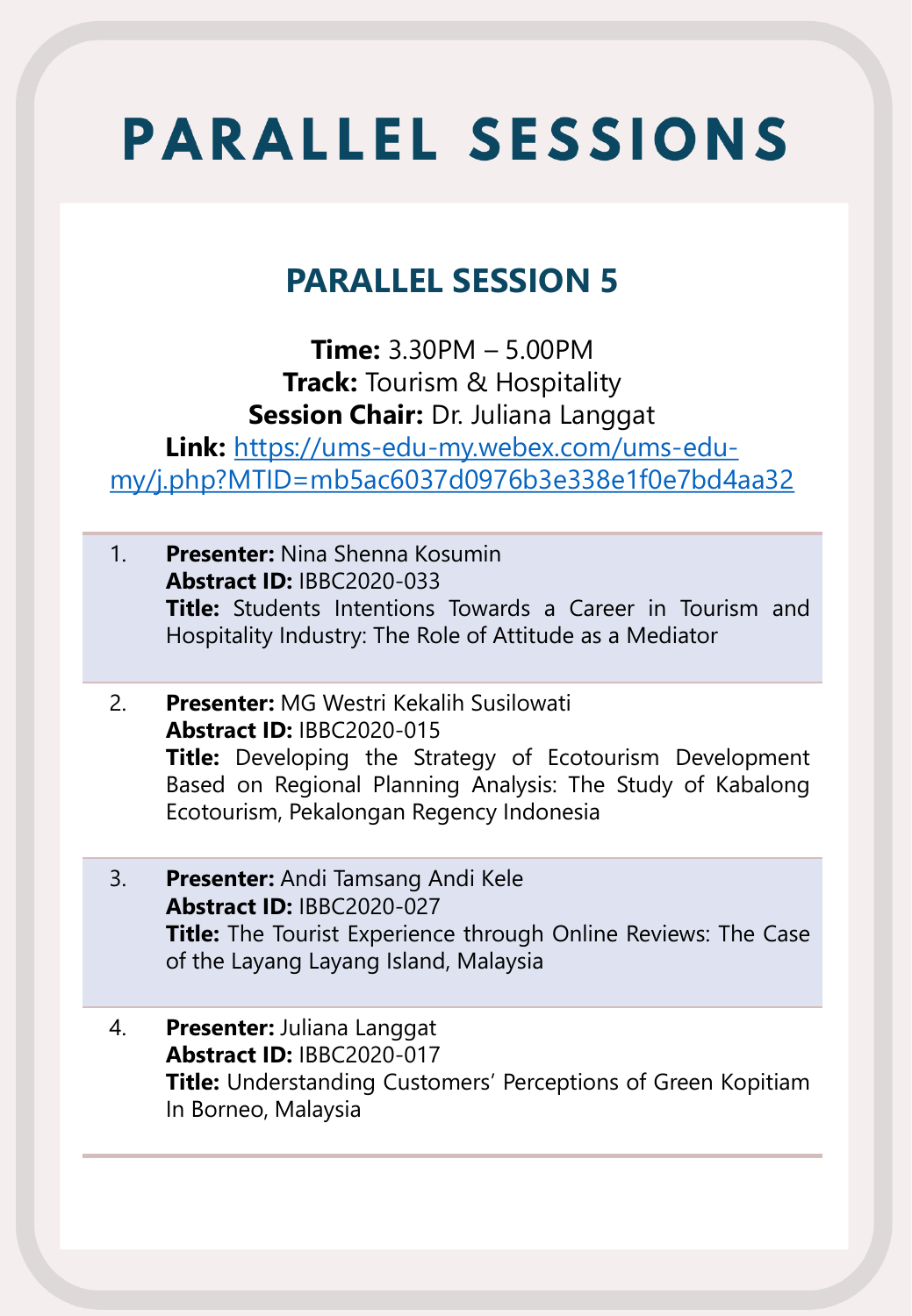#### **PARALLEL SESSION 6**

**Time:** 3.30PM – 5.00PM **Track:** Management & Economics **Session Chair:** Dr. Rusli Latimaha

**Link:** https://ums-edu-my.webex.com/ums-edumy/j.php?MTID=mb8af6059b1d05c33b6656402c4b1b008

- 1. **Presenter:** Hazlin Hamzah **Abstract ID:** IBBC2020-022 **Title:** The Effectiveness of Tioman Island Marine Park Management
- 2. **Presenter:** Riccardo Corrado **Abstract ID:** IBBC2020-010 **Title:** Correlation Between English Proficiency and Academic Performances in a Cambodian University
- 3. **Presenter:** Noor Faziedah Chun Lee **Abstract ID:** IBBC2020-023 **Title:** Brain Drain: Flight and Plight of Malaysia
- 4. **Presenter:** Diana Nabila Chau Abdullah **Abstract ID:** IBBC2020-024 **Title:** Tourism and Economic Growth in Malaysia: The Role of ASEAN Countries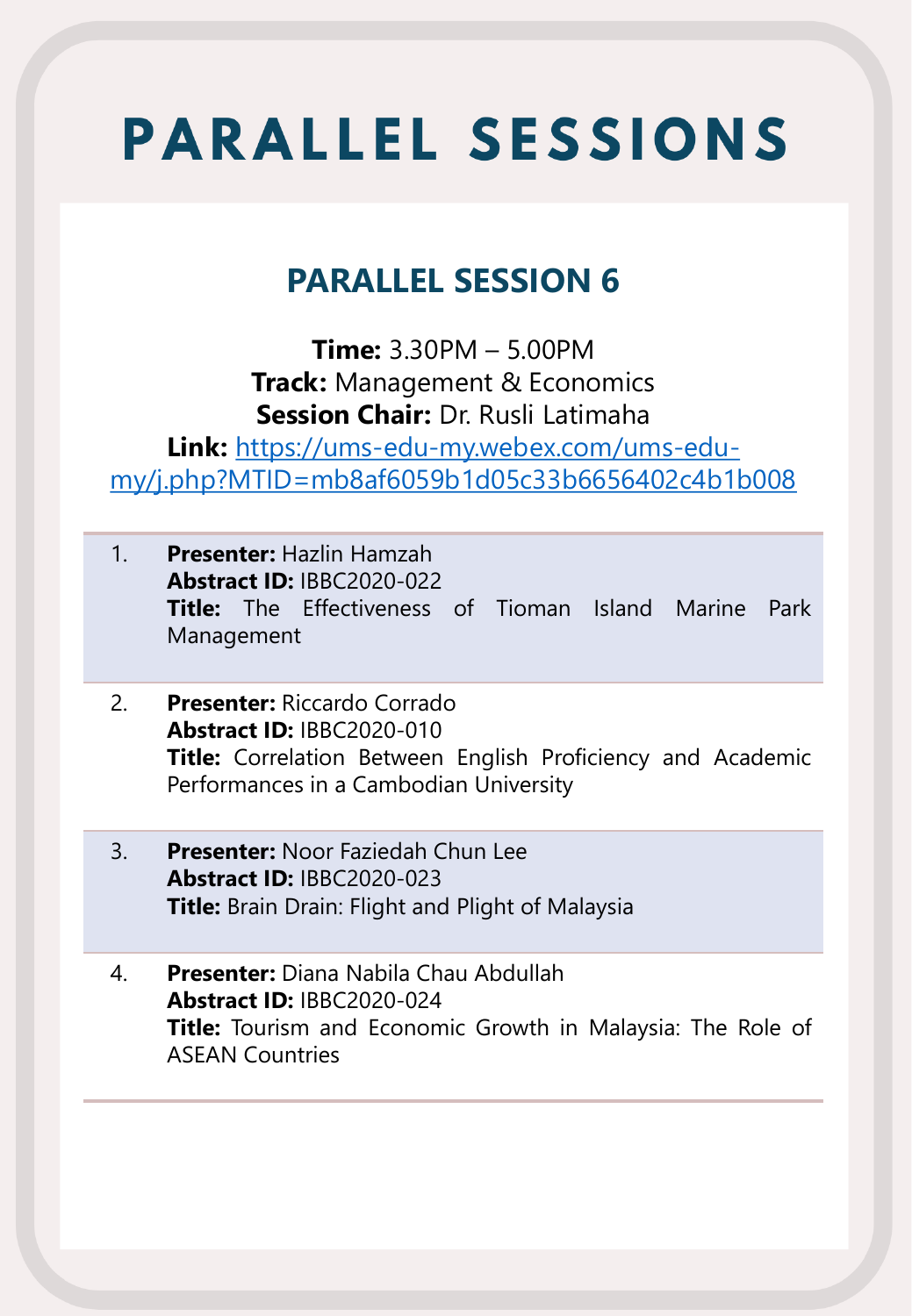#### **PARALLEL SESSION 7**

**Time:** 3.30PM – 5.00PM **Track:** Management **Session Chair:** Dr. Junaidah Zeno **Link:** https://ums-edu-my.webex.com/ums-edumy/j.php?MTID=m4d093dd8bc0bf21931f5c44342177864

- 1. **Presenter:** Azirawati Asmad Latip **Abstract ID:** IBBC2020-034 **Title:** Conceptualising the Roles of Human Resource in Managing Flexible Working Arrangements (FWA)
- 2. **Presenter:** Chan Hak Liong **Abstract ID:** IBBC2020-020 **Title:** Perceived Non-Work Constraints and Expatriate Outcomes amid the COVID-19: The Role of Organisational Support and Resilience
- 3. **Presenter:** Syarifah Hanum Ali **Abstract ID:** IBBC2020-006 **Title:** Keadilan Organisasi Sebagai Faktor Penyederhanaan Terhadap Reka Bentuk Pekerjaan, Motivasi Dan Kepuasan Kerja: Kajian di Politeknik Kota Kinabalu, Sabah
- 4. **Presenter:** Estephany M. Gerona **Abstract ID:** IBBC2020-012 **Title:** Effectiveness of "Greening" to the Growth and Sustainability of Selected Cement Manufacturers in the Philippines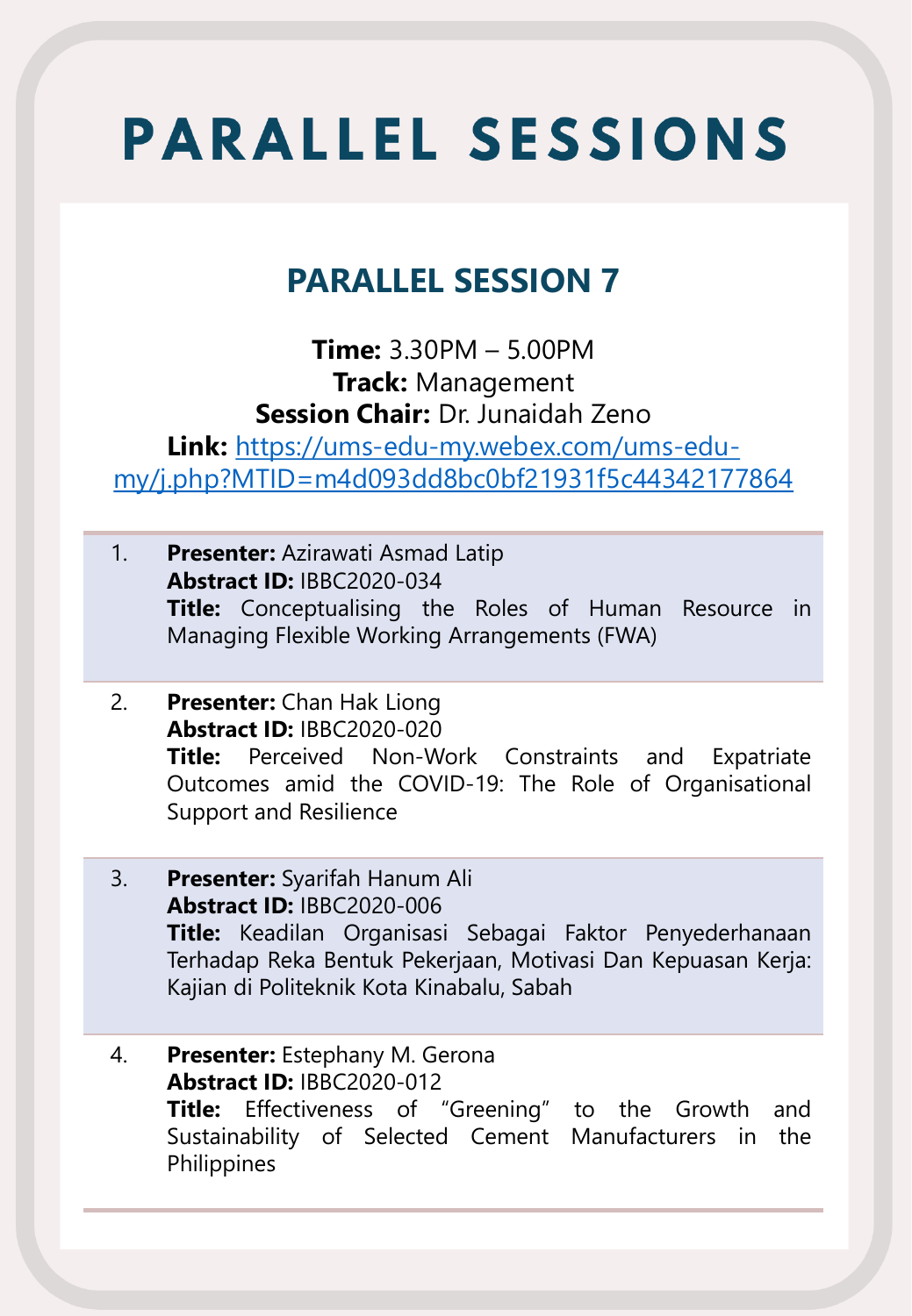# **COMMITTEE**

#### **PATRON**

Prof. Datuk ChM. Ts. Dr. Taufiq Yap Yun Hin Vice-Chancellor, Universiti Malaysia Sabah (UMS)

| <b>Advisor</b><br>Prof. Datuk Dr. Hj Kasim Hj Md Mansur<br>Dean, Faculty of Business, Economics and<br>Accountancy, UMS                                                                                                                             |                                                                                              | <b>Joint Advisor</b><br>Assoc. Prof. Dr. Rossazana Ab Rahim<br>Dean, Faculty of Economics and Business,<br><b>UNIMAS</b>                                    |                                   |  |  |
|-----------------------------------------------------------------------------------------------------------------------------------------------------------------------------------------------------------------------------------------------------|----------------------------------------------------------------------------------------------|-------------------------------------------------------------------------------------------------------------------------------------------------------------|-----------------------------------|--|--|
| <b>Conference Chair</b><br>Dr. Rozilee Asid (UMS)                                                                                                                                                                                                   |                                                                                              | <b>Joint Conference Chair</b><br>Dr. Mohd Khairul Hisyam Hassan (UNIMAS)                                                                                    |                                   |  |  |
| <b>Secretary</b><br>Jumiati Pajakkai                                                                                                                                                                                                                |                                                                                              | <b>Deputy Secretary</b><br>Nenny Irwani Damsah                                                                                                              |                                   |  |  |
| <b>Treasurer</b><br>Jainurin Bin Justine<br>Dr. Junaidah Zeno<br><b>Christie Nilus</b>                                                                                                                                                              | <b>Protocol &amp;</b><br><b>Invitation</b><br>Marry Tracy Pawan<br>Ahmad Shakani<br>Abdullah | <b>Hospitality</b><br>Dr. Juliana Langgat<br>Hasmawateh<br>Aminuddin                                                                                        | Webmaster<br><b>Yuzainy Janin</b> |  |  |
| <b>Editorial</b><br>Assoc. Prof. Dr. Zaiton Osman (UMS)<br>Assoc. Prof. Dr. Dayang Affizah Binti<br>Marikan (UNIMAS)<br>Dr. Grace Phang Ing<br>Dr. Khairul Hanim Pazim<br>Amer Azlan Abdul Jamal<br><b>Roslinah Mahmud</b><br>Noor Kaziemah Sariman |                                                                                              | <b>Secretariat</b><br>Dr. Debbra Toria Nipo<br>Chan Hak Liong<br>Dr. Brahim Chekima<br>Dr. Cheong Jia Qi<br>Dr. Rusli Latimaha<br><b>Nurul Shadah Matbi</b> |                                   |  |  |
| Sponsorship<br>Datu Razali Datu Eranza<br>Abdul Rahman Bin Yaakob<br>Noor Faziedah Chun Lee<br>Dr. Beatrice Lim Fui Yee                                                                                                                             |                                                                                              | <b>Promotion &amp; Publicity</b><br>Dr. Arif @ Kamisan Pusiran<br>Mohd Safri Saiman<br>Dr. Muhammad Asraf Abdullah<br>Nur Zaimah Ubaidillah                 |                                   |  |  |
| <b>Logistic &amp; Technical</b><br><b>Ujin Matjin</b><br>Ak Hazrin Pg Apong<br>Ridhwan Bin Sapli<br>Dr. Andi Tamsang Andi Kele<br>Dr. Borhan Abdullah<br>Dr. Oscar Dousin                                                                           |                                                                                              |                                                                                                                                                             |                                   |  |  |